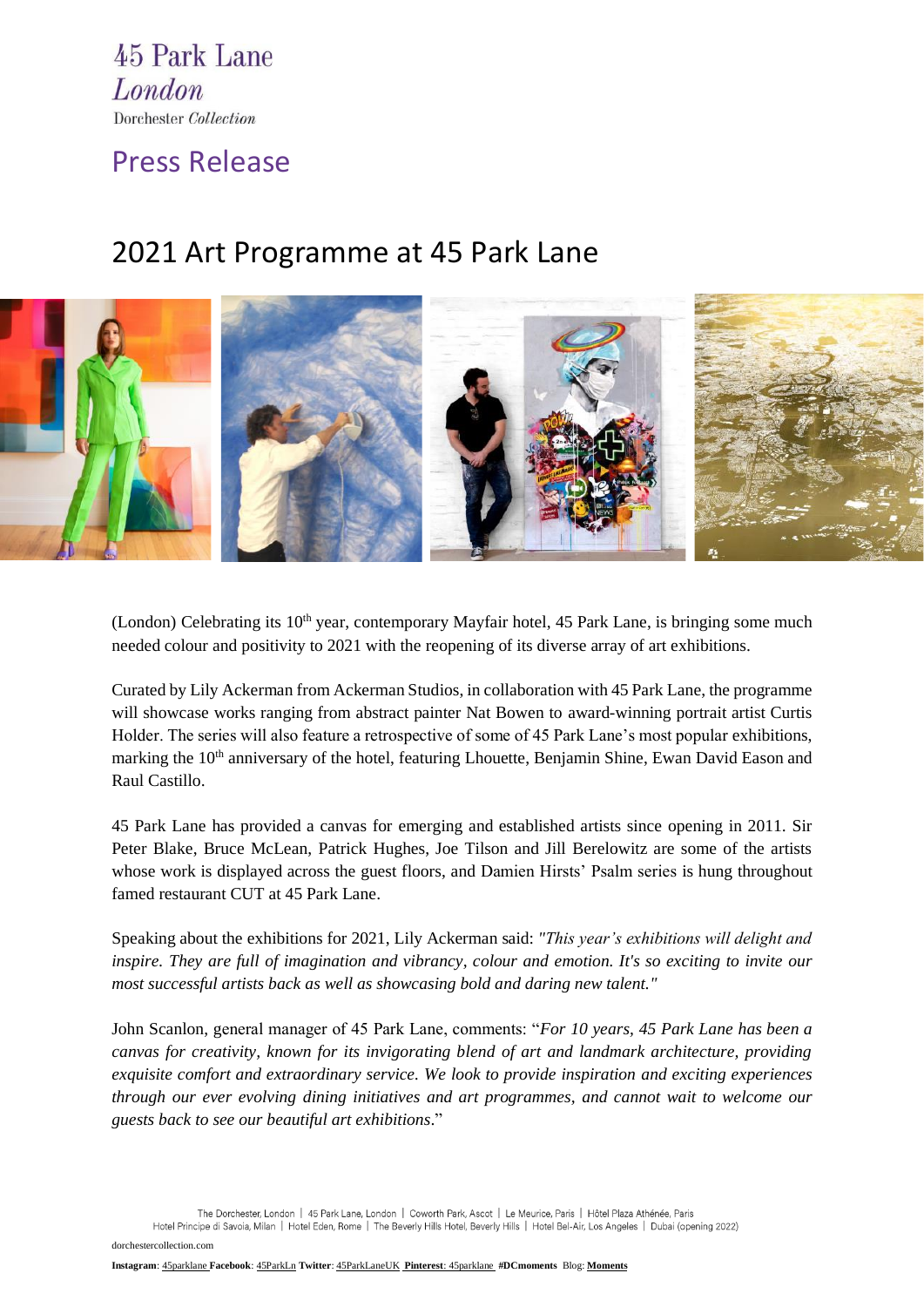# 45 Park Lane London

Dorchester Collection

#### **Nat Bowen - Chromadelic**

May 17 – August 30, 2021

British abstract artist, Nat Bowen, will bring light and colour into 45 Park Lane with her 'Chromadelic' exhibition. Installed on April  $7<sup>th</sup>$  ready for the hotel reopening on May 17, the exhibition features both large scale works and Bowen's smaller trademarked Fragments, the paintings incorporate pigments made according to historic recipes, such as the purest Lapis Lazuli from Afghanistan, and contemporary neon pigments uniting the past and present through colour. The highlight will be 'Pink Diamond', painted especially for the exhibition to mark a decade since the opening of 45 Park Lane using natural rose petal pigment and genuine pink diamond dust set within 69 layers of resin.

### **Featuring artists Lhouette, Benjamin Shine, Ewan David Eason, Raul Castillo – A Retrospective**

#### August 31 to November 1, 2021

This group exhibition focuses on the young talent fostered through our exhibition programme at 45 Park Lane. Bringing together our most outstanding alumni and showcasing them in a mixed exhibition, expect dynamism and large scale works from some of the most promising emerging artists today.





### **Curtis Holder**

### November 3, 2021 – January 24, 2022

Drawing inspiration from the history and heritage of our hotel, Holder's exhibition tells stories of the lost, silent moments after the party has ended while musing on the works of 20th-century artists such as Leyendecker and Michael Leonard.

Holder is an emerging artist and the winner of Sky Arts Portrait of the Year 2020. His winner's commission of world-renowned ballet dancer Carlos Acosta hangs as part of the permanent collection at the Birmingham Museum and Art Gallery UK.



<https://www.dorchestercollection.com/en/london/45-park-lane/art/>

# # #

For additional information, please contact:

Calum Donoghue Director of public relations

> The Dorchester, London | 45 Park Lane, London | Coworth Park, Ascot | Le Meurice, Paris | Hôtel Plaza Athénée, Paris Hotel Principe di Savoia, Milan | Hotel Eden, Rome | The Beverly Hills Hotel, Beverly Hills | Hotel Bel-Air, Los Angeles | Dubai (opening 2022)

[dorchestercollection.com](http://www.dorchestercollection.com/)